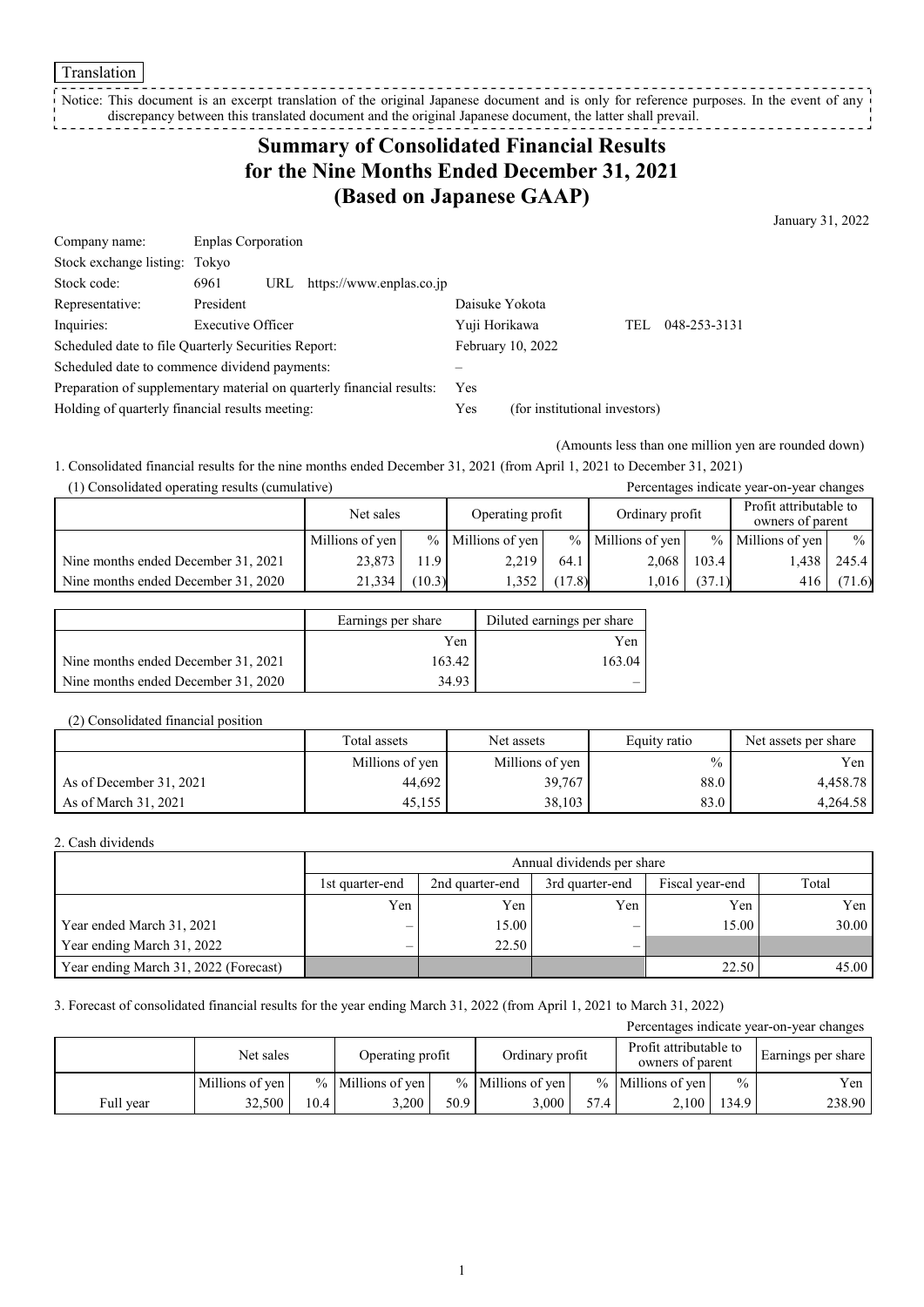| 4. Notes                                                                                                                                                                         |  |                                                        |                |                   |  |
|----------------------------------------------------------------------------------------------------------------------------------------------------------------------------------|--|--------------------------------------------------------|----------------|-------------------|--|
| (1) Changes in significant subsidiaries during the nine months ended December 31, 2021<br>(changes in specified subsidiaries resulting in the change in scope of consolidation): |  |                                                        |                |                   |  |
|                                                                                                                                                                                  |  |                                                        |                |                   |  |
| (2) Application of special accounting methods for preparing quarterly consolidated financial statements:                                                                         |  |                                                        |                |                   |  |
| (3) Changes in accounting policies, changes in accounting estimates, and restatement of prior period financial statements                                                        |  |                                                        |                |                   |  |
| Changes in accounting policies due to revisions to accounting standards and other regulations:                                                                                   |  |                                                        |                |                   |  |
| Changes in accounting policies due to other reasons:                                                                                                                             |  |                                                        | N <sub>o</sub> |                   |  |
| Changes in accounting estimates:                                                                                                                                                 |  |                                                        | N <sub>o</sub> |                   |  |
| Restatement of prior period financial statements:                                                                                                                                |  |                                                        |                |                   |  |
| (4) Number of issued shares (common shares)                                                                                                                                      |  |                                                        |                |                   |  |
| Total number of issued shares at the end of the period (including treasury shares)                                                                                               |  |                                                        |                |                   |  |
| As of December 31, 2021                                                                                                                                                          |  | 13,232,897 shares   As of March 31, 2021               |                | 13,232,897 shares |  |
| Number of treasury shares at the end of the period                                                                                                                               |  |                                                        |                |                   |  |
| As of December 31, 2021                                                                                                                                                          |  | 4,416,830 shares   As of March 31, 2021                |                | 4,442,500 shares  |  |
| Average number of shares during the period (cumulative from the beginning of the fiscal year)                                                                                    |  |                                                        |                |                   |  |
| Nine months ended December 31, 2021                                                                                                                                              |  | 8,804,449 shares   Nine months ended December 31, 2020 |                | 11,927,252 shares |  |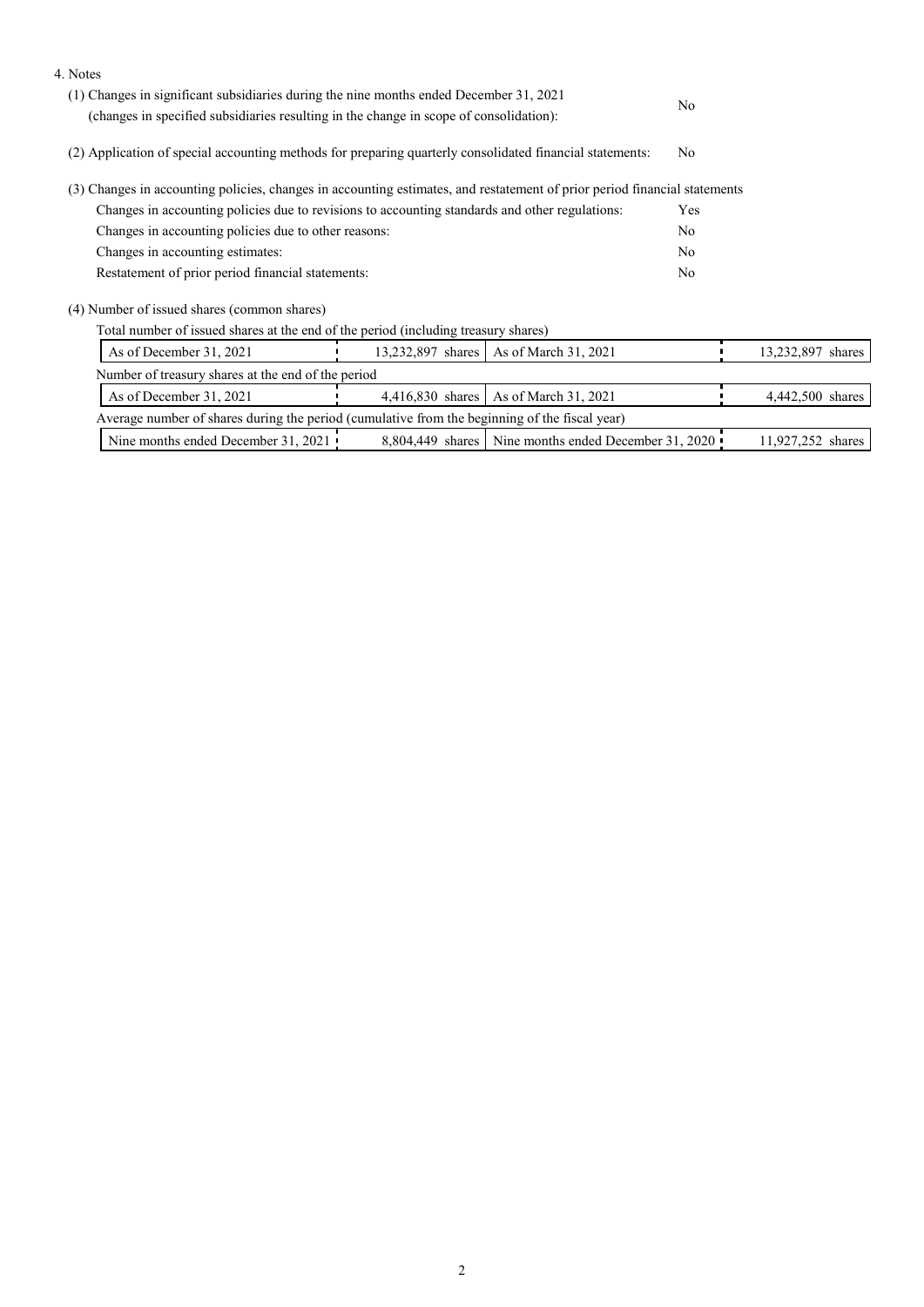# **Quarterly consolidated financial statements**

**Consolidated balance sheets** 

|                                        |                      | (Millions of yen)       |
|----------------------------------------|----------------------|-------------------------|
|                                        | As of March 31, 2021 | As of December 31, 2021 |
| Assets                                 |                      |                         |
| Current assets                         |                      |                         |
| Cash and deposits                      | 13,755               | 13,268                  |
| Notes and accounts receivable - trade  | 7,575                | 7,644                   |
| Finished goods                         | 903                  | 1,130                   |
| Work in process                        | 830                  | 510                     |
| Raw materials and supplies             | 1,754                | 2,106                   |
| Consumption taxes receivable           | 749                  | 596                     |
| Income taxes receivable                | 238                  | 55                      |
| Other                                  | 863                  | 574                     |
| Allowance for doubtful accounts        | (11)                 | (11)                    |
| Total current assets                   | 26,660               | 25,875                  |
| Non-current assets                     |                      |                         |
| Property, plant and equipment          |                      |                         |
| Buildings and structures, net          | 2,810                | 2,800                   |
| Machinery, equipment and vehicles, net | 1,876                | 1,728                   |
| Tools, furniture and fixtures, net     | 1,410                | 1,181                   |
| Land                                   | 6,792                | 6,801                   |
| Right-of-use assets, net               | 733                  | 807                     |
| Construction in progress               | 713                  | 784                     |
| Total property, plant and equipment    | 14,336               | 14,103                  |
| Intangible assets                      |                      |                         |
| Software                               | 269                  | 231                     |
| Goodwill                               | 172                  | 137                     |
| Other                                  | 208                  | 126                     |
| Total intangible assets                | 649                  | 494                     |
| Investments and other assets           | 3,509                | 4,219                   |
| Total non-current assets               | 18,495               | 18,817                  |
| Total assets                           | 45,155               | 44,692                  |
|                                        |                      |                         |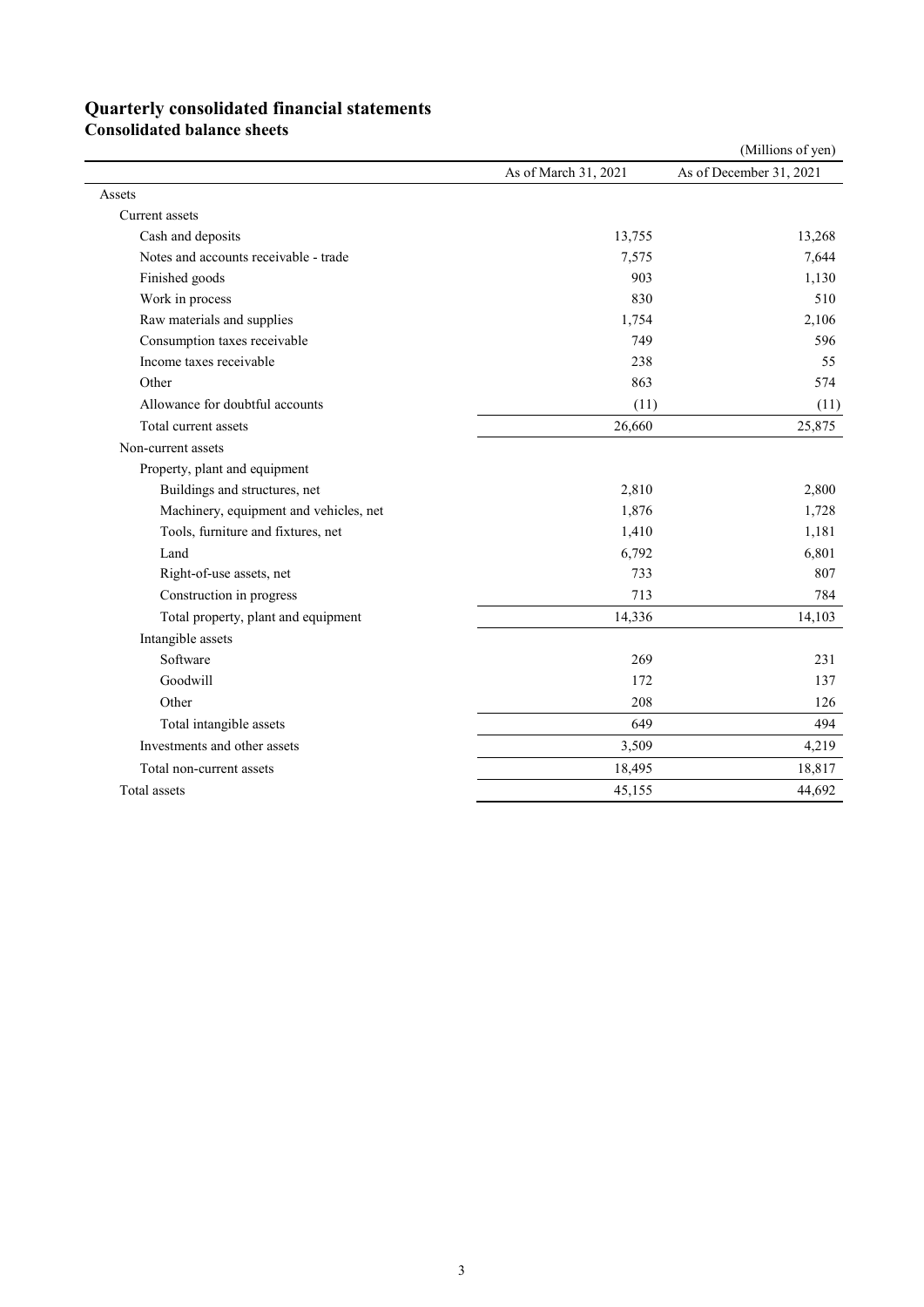|                                                          |                      | (Millions of yen)       |
|----------------------------------------------------------|----------------------|-------------------------|
|                                                          | As of March 31, 2021 | As of December 31, 2021 |
| Liabilities                                              |                      |                         |
| <b>Current liabilities</b>                               |                      |                         |
| Accounts payable - trade                                 | 1,297                | 1,348                   |
| Short-term borrowings                                    | 1,500                |                         |
| Lease obligations                                        | 160                  | 173                     |
| Accounts payable - other                                 | 1,331                | 688                     |
| Accrued expenses                                         | 536                  | 443                     |
| Income taxes payable                                     | 315                  | 247                     |
| Provision for bonuses                                    | 520                  | 323                     |
| Provision for loss on sublease                           | 15                   | 18                      |
| Provision for bonuses for directors (and other officers) | 32                   | 33                      |
| Other                                                    | 403                  | 604                     |
| Total current liabilities                                | 6,114                | 3,880                   |
| Non-current liabilities                                  |                      |                         |
| Lease obligations                                        | 562                  | 627                     |
| Retirement benefit liability                             | 73                   | 81                      |
| Deferred tax liabilities                                 | 173                  | 203                     |
| Provision for loss on sublease                           | 87                   | 77                      |
| Other                                                    | 40                   | 55                      |
| Total non-current liabilities                            | 937                  | 1,045                   |
| <b>Total liabilities</b>                                 | 7,051                | 4,925                   |
| Net assets                                               |                      |                         |
| Shareholders' equity                                     |                      |                         |
| Share capital                                            | 8,080                | 8,080                   |
| Capital surplus                                          | 1,998                | 2,008                   |
| Retained earnings                                        | 42,499               | 43,546                  |
| Treasury shares                                          | (15,989)             | (15,897)                |
| Total shareholders' equity                               | 36,588               | 37,738                  |
| Accumulated other comprehensive income                   |                      |                         |
| Valuation difference on available-for-sale securities    | 590                  | 653                     |
| Foreign currency translation adjustment                  | 308                  | 917                     |
| Remeasurements of defined benefit plans                  | (0)                  | (0)                     |
| Total accumulated other comprehensive income             | 898                  | 1,570                   |
| Share acquisition rights                                 | 207                  |                         |
| Non-controlling interests                                | 409                  | 458                     |
| Total net assets                                         | 38,103               | 39,767                  |
| Total liabilities and net assets                         | 45,155               | 44,692                  |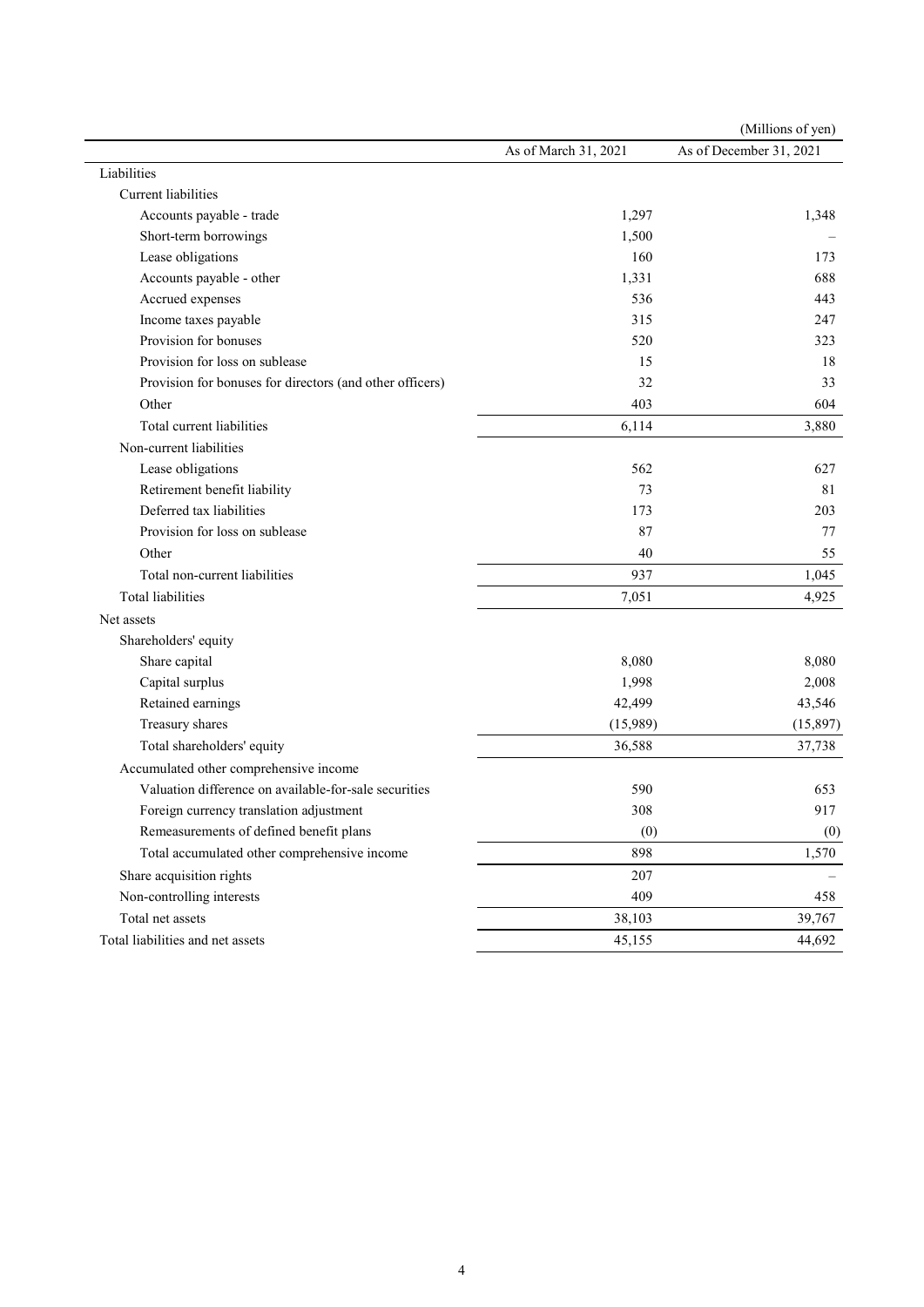## **Consolidated statements of income (cumulative) and consolidated statements of comprehensive income (cumulative)**

# **Consolidated statements of income (cumulative)**

|                                                             |                   | (Millions of yen) |
|-------------------------------------------------------------|-------------------|-------------------|
|                                                             | Nine months ended | Nine months ended |
|                                                             | December 31, 2020 | December 31, 2021 |
| Net sales                                                   | 21,334            | 23,873            |
| Cost of sales                                               | 12,755            | 14,406            |
| Gross profit                                                | 8,579             | 9,467             |
| Selling, general and administrative expenses                | 7,226             | 7,247             |
| Operating profit                                            | 1,352             | 2,219             |
| Non-operating income                                        |                   |                   |
| Interest income                                             | 42                | 43                |
| Dividend income                                             | 18                | 19                |
| Foreign exchange gains                                      |                   | 9                 |
| Gain on sale of scraps                                      | 30                | 40                |
| Subsidy income                                              | 32                | 3                 |
| Other                                                       | 52                | 63                |
| Total non-operating income                                  | 178               | 179               |
| Non-operating expenses                                      |                   |                   |
| Foreign exchange losses                                     | 210               |                   |
| Rental expenses on non-current assets                       | 9                 | 5                 |
| Share of loss of entities accounted for using equity method | 243               | 273               |
| Other                                                       | 49                | 51                |
| Total non-operating expenses                                | 513               | 330               |
| Ordinary profit                                             | 1,016             | 2,068             |
| Extraordinary income                                        |                   |                   |
| Gain on sale of non-current assets                          | 7                 | 2                 |
| Gain on sale of investment securities                       | 151               |                   |
| Gain on reversal of share acquisition rights                | $\overline{2}$    | 190               |
| Other                                                       | 8                 | $\mathbf{0}$      |
| Total extraordinary income                                  | 170               | 192               |
| <b>Extraordinary losses</b>                                 |                   |                   |
| Loss on sale of non-current assets                          | $\overline{2}$    | 2                 |
| Impairment losses                                           | 25                |                   |
| Business restructuring expenses                             | 66                | 68                |
| Provision for loss on rents                                 | 94                |                   |
| Other                                                       | $\boldsymbol{0}$  | $\mathbf{0}$      |
| Total extraordinary losses                                  | 191               | 71                |
| Profit before income taxes                                  | 995               | 2,189             |
| Income taxes - current                                      | 458               | 639               |
| Income taxes - deferred                                     | 83                | 62                |
| Total income taxes                                          | 541               | 701               |
| Profit                                                      | 453               | 1,487             |
| Profit attributable to non-controlling interests            | 37                | 48                |
| Profit attributable to owners of parent                     | 416               | 1,438             |